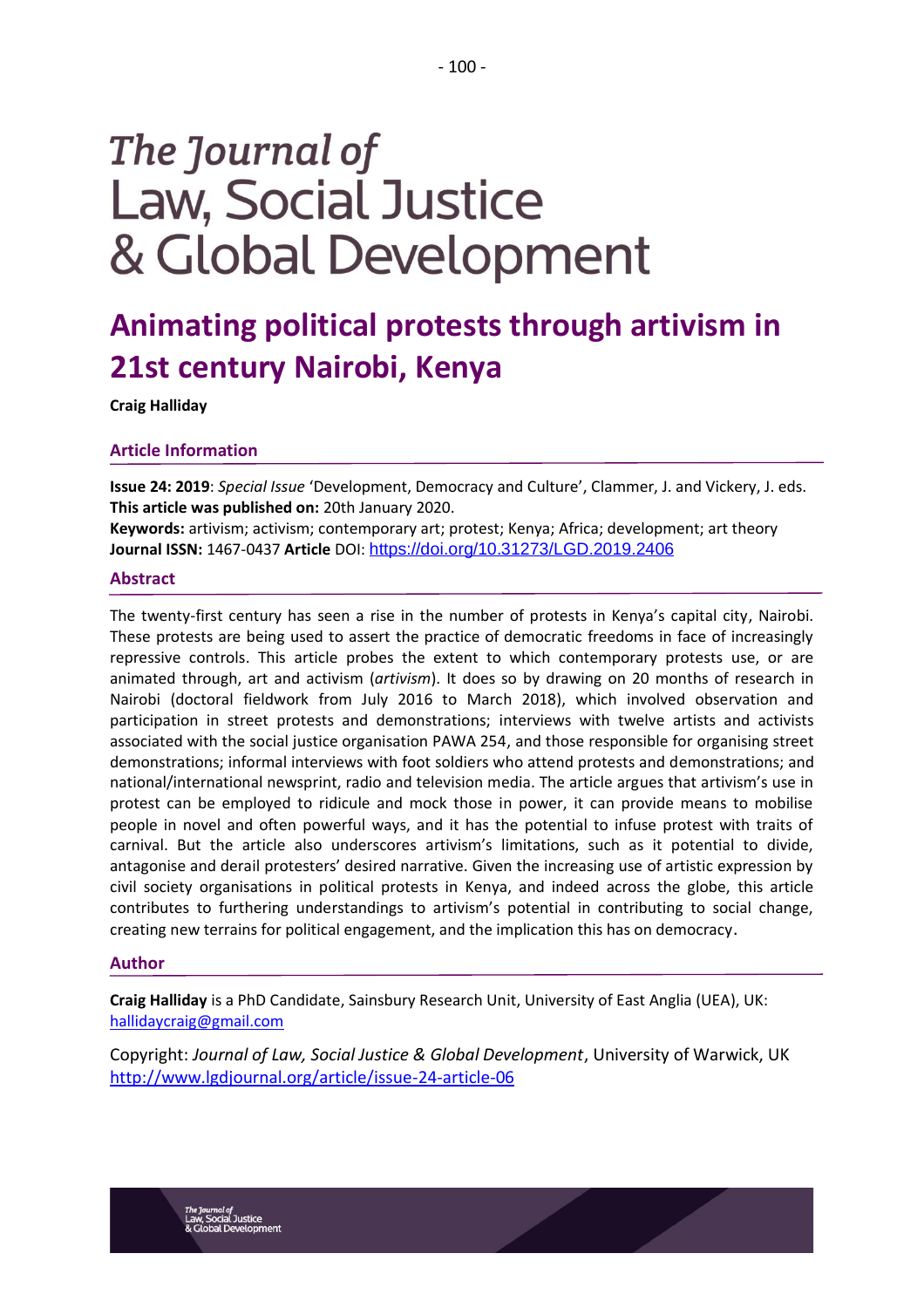# **Introduction**

On Thursday 3rd November 2016, hundreds of people gathered for a demonstration against highlevel corruption at Freedom Corner (a section of Nairobi's Uhuru Park, which has long been a site associated with peoples' fight for justice). Grasping placards and donning red T-shirts emblazoned with the protest's slogan, this mass of bodies visually emphasised and collectively embedded feelings of a community.<sup>1</sup> Revolutionary protest songs blasted from a PA system. The words to these tunes – often corruptions of 'traditional' or Christian

petition to Parliament. Signed by civil society organisations the petition demanded the Government's expedient and decisive action against grand scale corruption plaguing Kenya. However, the police violently coerced the protesters out of the park and made arbitrary arrests. Spirits waned. Attempts to reconvene were thwarted.

Unfortunately, the police have regularly disregarded the right of assembly enshrined in Kenya's constitution. Repressive and brutal policing has become normalised. What is evident,

*Speeches made at Freedom Corner during the protest 'President Uhuru Act on Corruption Now or Resign'*: © Craig Halliday



compositions — were echoed by protesters and invigorated through dance. These elements, and the ebullient crowd, created a mood akin to a festival, boosted by artistic theatricality, large effigies and performance. Speaking about corruption the previous month, Kenya's President Uhuru Kenyatta asked: "ladies and gentlemen, what do you want me to do?"<sup>2</sup> Aptly named *President Uhuru Act on Corruption Now or Resign*, the protest retorted Kenyatta's question and together those demonstrating planned to deliver a

1 Interviews and direct observations of the protest. <sup>2</sup> Agutu, 2016

nevertheless, is an increase in political protests in Nairobi over the past decade. This spike ties to political scientists' suggestion that since 2011 Africa has experienced a 'third wave' of protests – the first wave having occurred during decolonisation, the second through democratic transitions to multi-party politics in the 1990s.<sup>3</sup> In Kenya, explaining this third wave is complex but certain influences can be identified.

The 1990s was a golden age of popular political activism in Nairobi as civil society ushered in fresh



<sup>3</sup> Branch & Mampilly, 2015; Mueller, 2018.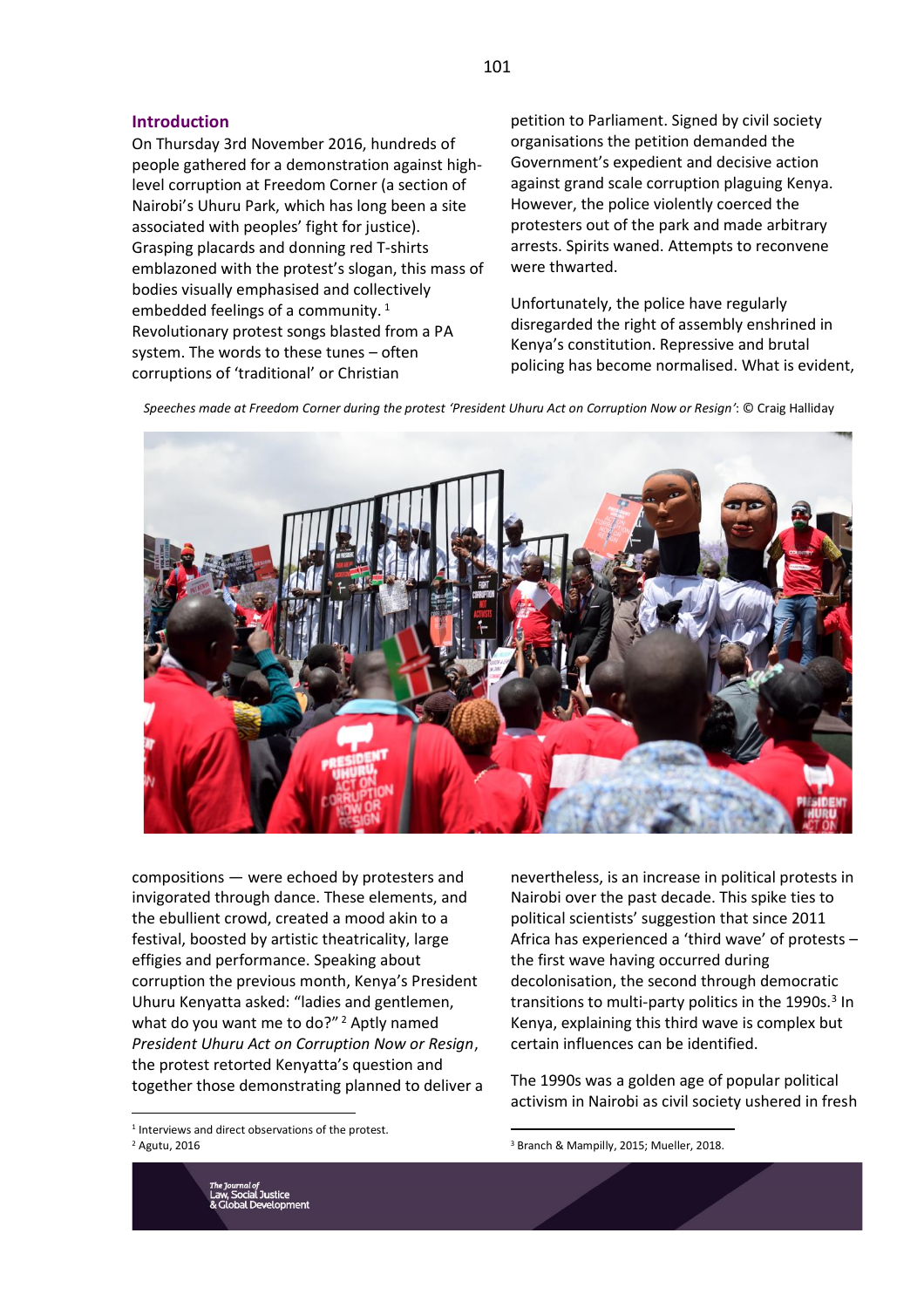hope for democratisation in the postcolonial East African nation.4 In 2002, Kenya's second President Daniel arap Moi's 24 years of authoritarian rule ended. The opposition were victorious at the ballot box, instilling a belief amongst the electorate that formal democratic processes could bring change. Following this was a lull in political activism and popular protests, as there was hope amongst the populace that progressive change would follow. This optimism quickly faded as a result of the post-election violence of 2007/8, which resulted in the deaths of over 1,000 and displacement of 600,000 people. But from this came a new idiom of political consciousness in Kenya which saw alternative discursive practices and physical and online sites for their expression forged.5 Adding to this was the adoption of a progressive constitution in 2010, giving credence to people's fundamental civil and political rights, imparting checks on power, and bringing with it possibilities for reinvigorating democracy in Kenya.6 It has, however, been argued that the Jubilee coalition which came into power in 2013 , led by Uhuru Kenyatta — has failed in its duty to uphold elements of the constitution, and as such critics point towards a regression of previously made democratic gains.7

It is against this backdrop that one is reminded of the political scientist Gene Sharp's warning that the ending of one regime does not bring utopia, but instead paves the way for continuous efforts to build more just social, economic, and political relationships whilst eradicating other forms of oppression and injustice.8 Kenyans are well aware of the challenge of Gene Sharp and the new wave of political protests happening in Nairobi illustrate this fight for justice and a deepening of democracy.

At one level this is realised through the coming together of bodies on the street who enact their constitutional right to peaceful demonstration.9

<sup>9</sup> See The Constitution of Kenya, 2010, Chapter 4, Part 2: 37



However, the late Claude Ake points towards further understanding as to how democracy may be invigorated through protests, and that is by creating new terrains for political engagement.10 As suggested by Ake popular protests can affect society's political consciousness and imaginations, offering revelations to what is possible, whilst providing alternative visions of democracy and development.11

Occurring within Nairobi's 'third-wave' of urban protests are those – like the protest discussed above — associated with their radical use of art and performance. The driving force behind this is the civil society organisation PAWA 254 and Nairobi's emerging middle class, as well as activists and artists for whom such tactics contribute to animating twenty-first century activism. Yet the merging of art and activism in protests and the tactics employed in its use brings with it questions regarding the extent to which *artivism* is successful in animating political protests and its potential role in deepening democracy. Though before turning attention to these questions, considerations into the theoretical debates surrounding the concept of artivism and its associations are firstly taken into account.

#### **Art, activism and carnivalesque protests**

In 2011, the photographer-turned-activist, Boniface Mwangi, founded PAWA 254 in Kenya's capital city Nairobi.12 Mwangi's aim for PAWA 254 included the building of activists', creatives' and citizens' capacity to bring about social change through artivism – which is the bridging of art and activism.13 The concept of *artivism* is not specific to Mwangi or PAWA 254 and has similarly been termed as 'activist art',14 'artistic activism',15 'community art',16 'performative democracy'17, 'cultural resistance'18 and 'cultural activism'.19 A

<sup>14</sup> Danto, 1991; Duncombe & Lambert, 2013; Duncombe, 2016

- <sup>16</sup> Cohen-Cruz 2002
- <sup>17</sup> Weibel, 2015

<sup>4</sup> Maupeu, 2010: 373-376.

<sup>5</sup> Ogola, 2011: 132-133; Nyabola, 2018: 29.

<sup>6</sup> Murunga, Okello & Sjögren, 2014: 6

<sup>7</sup> Ghai, 2014; CIVICUS, 2015; Smidt, 2018.

<sup>8</sup> Sharp, 1993

<sup>10</sup> Ake, 1996.  $11$  ibid

<sup>&</sup>lt;sup>12</sup> The name 'PAWA254' is a combination of Kiswahili slang for power (PAWA) and Kenya's international dialling code (+254).

<sup>13</sup> Mwangi, 2016: 285

<sup>15</sup> Mouffe, 2007, 2013; Groy,s 2014

<sup>18</sup> Duncombe, 2002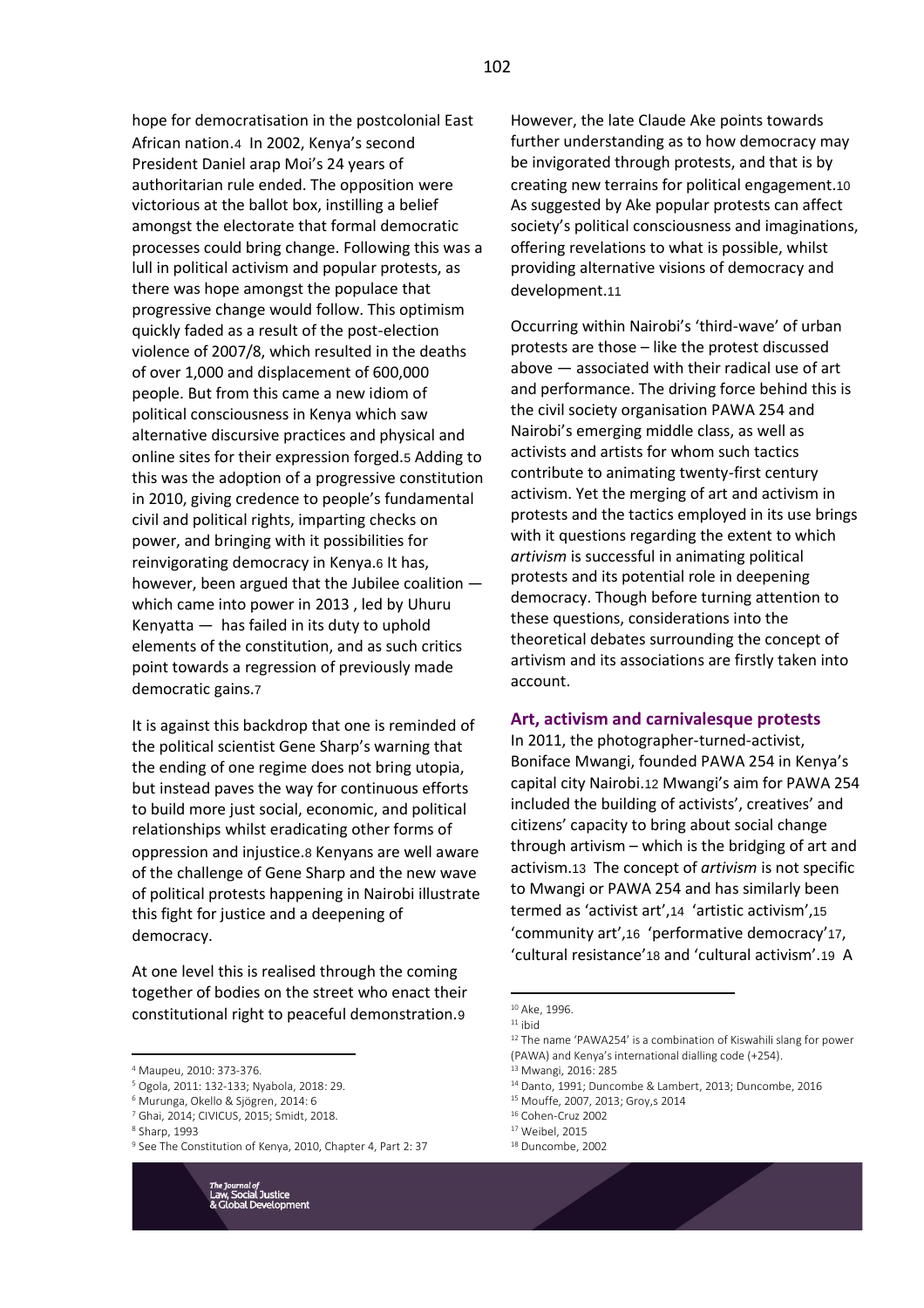commonality between these approaches is their focus on the ways in which art provides new understandings of common concerns, and how political action can become creative in its fight against perceived injustice.20 Artivism often creates new or alternative ways of political intervention and civil disobedience, which moves beyond conventional forms of activism.21 Also representing a shift from convention is art's detachment from its orthodox home of the gallery and museum and associated accolades. Instead, artivism is concerned with the domain of daily life, and innovatively using public space.22 Artivism demands that art is not compelled to simply represent change, but instead becomes part of an action which engages with society's transformation. Scholars of artivism suggest that this is achieved by drawing on a range of potentiality: to unite people, to question the status quo, to disrupt everyday life, to instruct or persuade, to improve public understanding of civic issues, and to create new or different physiological experiences.23 Consequently, it has been argued, artivism with its counter-hegemonic tendencies, represents an important dimension of radical politics.24

Interpretations of artivism are, however, not without criticism. For instance, Boris Groys notes that the artworld critiques it as a lowering of aesthetic quality, whereas political scientists criticise it as a distraction from the practical goals of political protest.25 In response, it can be argued that artivism's interdisciplinary nature and methodology should not be understood within the purview of one subject but rather be seen as an 'indiscipline' in its refusal to be restricted by the discipline of art or political science.26 This matters because in today's world, as the political theorist Chantelle Mouffe reminds us, political questions are those which affect our everyday lives now and

<sup>24</sup> Mouffe, 2007, 2013

<sup>26</sup> Jordan, 2016: 2



in the future and, as such, are not issues to be left exclusively in the hands of experts.27

As this article will demonstrate, artivism is often theatrical. It can be funny and creative at the same time as it can ridicule and mock; artivism can bring people together in new, creative and often powerful ways, but it can also divide and antagonise. As may be expected of an indiscipline, artivism is at times messy and disordered; but it does, nevertheless, offer opportunities to expand on the ways of engaging with politics and help to both understand and practice social change. The element of artivism apparent in protests happening in Nairobi is expressed by activists as giving protests a 'face-lift'. Furthermore, the atmosphere and aesthetics of these protests are regularly attributed to analogies of carnival by those who participate in them.28 In the words of one activist:

"There is a notion that demonstrations are violent but when you include symbolism and performance they become like a carnival. People at the protest start having fun… the use of art and performance puts them on a different level. This carnival aspect changes the mood. People are still angry and frustrated – that is why they are there — but the art and performance provides a different way of looking at the problem, it provides a moment when people can also have fun, it kind of ridicules the issues but without losing sight of what we are there for." 29

Mikhail Bakhtin's theory on medieval carnival in Europe is frequently cited as a framework within which both the global north and south can think about and understand contemporary protests shaped by artistic considerations. In Bakhtin's classic work, *Rabelais and His World* (Russian; 1965), his concept of carnival is characterised by the creation of an alternative space, one typified by freedom, by moments where anything goes, and where lines between performer and spectator are erased. As Bakhtin argues: 'In carnival everyone is an active participant, everyone communes in the carnival act… The laws,

<sup>19</sup> Verson, 2007; Buser et. al., 2013

<sup>20</sup> Harold, 2007; Buser, et.al., 2013; Weibel, 2015

<sup>21</sup> Jordan, 2016: 2

<sup>22</sup> Purakayastha, 2014: 57; Mesquita, 2015: 495

<sup>23</sup> Cohen-Cruz, 2002: 6; Stern & Seifert, 2009; Bala & Zangl, 2015; Duncombe, 2016: 116

<sup>25</sup> Groys, 2014

<sup>27</sup> Mouffe, 2007: 2

<sup>28</sup> Ombati, 2017: 206

<sup>&</sup>lt;sup>29</sup> Interview with Kimani Nyoike, (29/12/2017).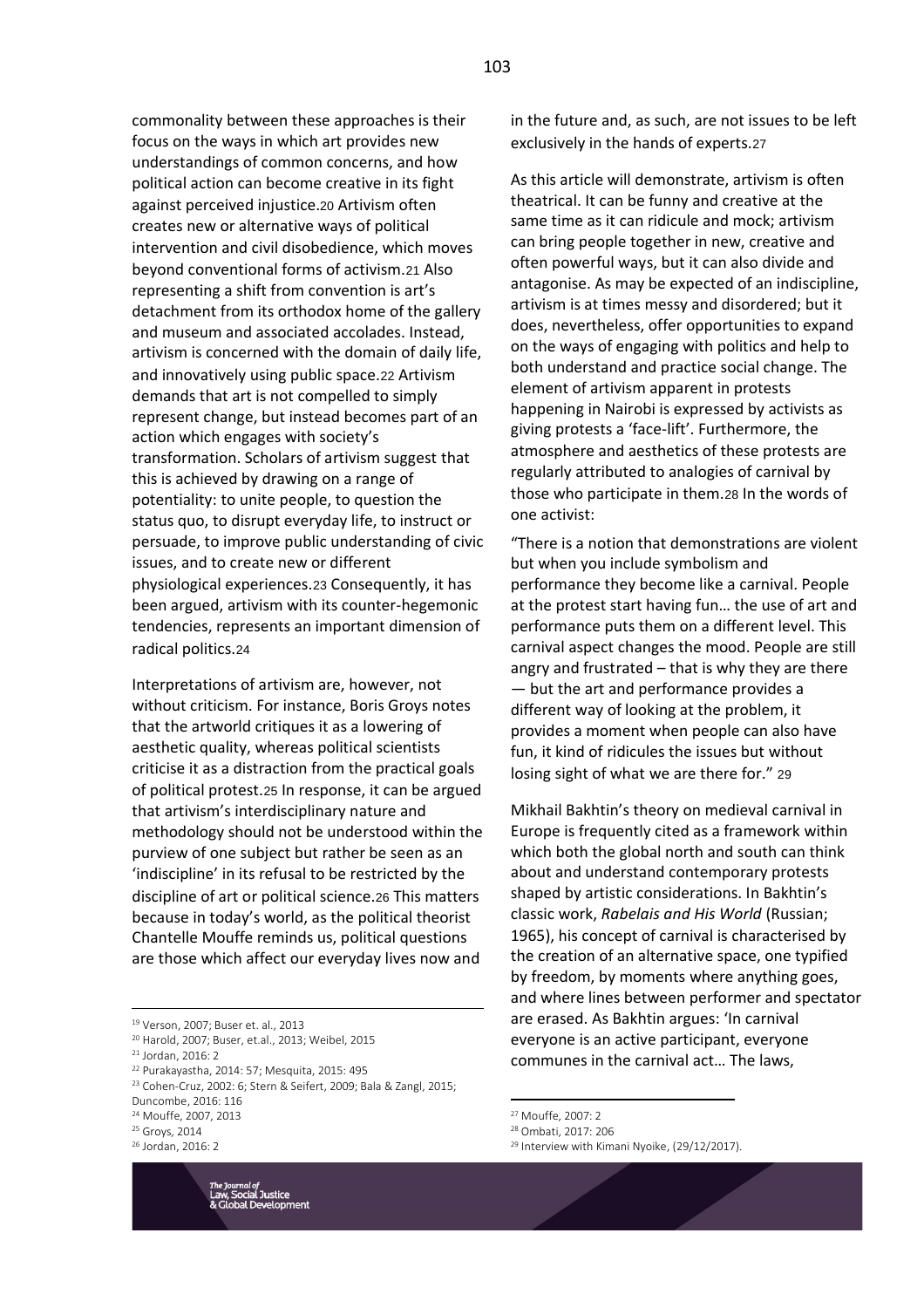prohibitions, and restrictions that determine the structure and order of ordinary… life are suspended during carnival'.30 Widening this reading, the art historian Frances Connelly's interpretation of Bakhtin's carnival sees 'the carnivalesque as the voice of the people, as the vehicle of self-expression for the usually suppressed and regulated proletariat.'31 For political theorist Andrew Robinson it is precisely these features which suggest how carnival 'occurs on the border between art and life'.32 It is at this fringe that Bakhtin's concept of carnival blends the fictive and the real, combines mockery, debasement, humour, displays of excess, and an anarchic aesthetic that draws on the grotesque and vulgar.33 Considering the temporality of carnival, other authors write of how for this brief period life escapes the mundane, the world may be turned upside down, and the everyday can be

world and used in contemporary activist initiatives, they have been credited with the ability to oppose repressive forms of government and become a resource for political action.35 Having taken into account the theoretical debates of artivism and the concept of carnival, the following sections relate these to political protests in Nairobi.

# **Shock, surprise and media stunts**

In early 2013, as Kenya's Parliament was coming to a close for the general election to be held in March, the 221 sitting Members of Parliament (MPs) tried to drastically increase their end of term financial bonuses and other perks. Included in this was their request for a State funeral, when the time came. Outraged by MPs' voracious demands and sense of self-entitlement, PAWA 254 organised the protest *State Burial*. According

*221 mock coffins are burnt outside Kenya's Parliament Building as part of the protest State Burial*: © Joel Lukhovi



replaced with visons of utopia.34 When these qualities of carnival are experienced in the real

- <sup>31</sup> Connelly, 2003: 9
- <sup>32</sup> Robinson, 2011
- <sup>33</sup> Kershaw, 1997:263; Göttke, 2015: 130; O'Leary, 2015: 294
- <sup>34</sup> Kershaw, 1997: 264; O'Leary, 2015: 294; Bruner, 2005: 141

to one of the organisers: 'the plan was to give MPs the State funeral they wanted.'36 221 mock coffins were arduously made by a group of artists. Painted black, with the words 'State Burial' and

<sup>35</sup> Bruner, 2005:151; Ngoshi, 2016: 54

<sup>30</sup> Bakhtin, 1984: 122

<sup>&</sup>lt;sup>36</sup> Interview with activist Martin Njuguna Mugo.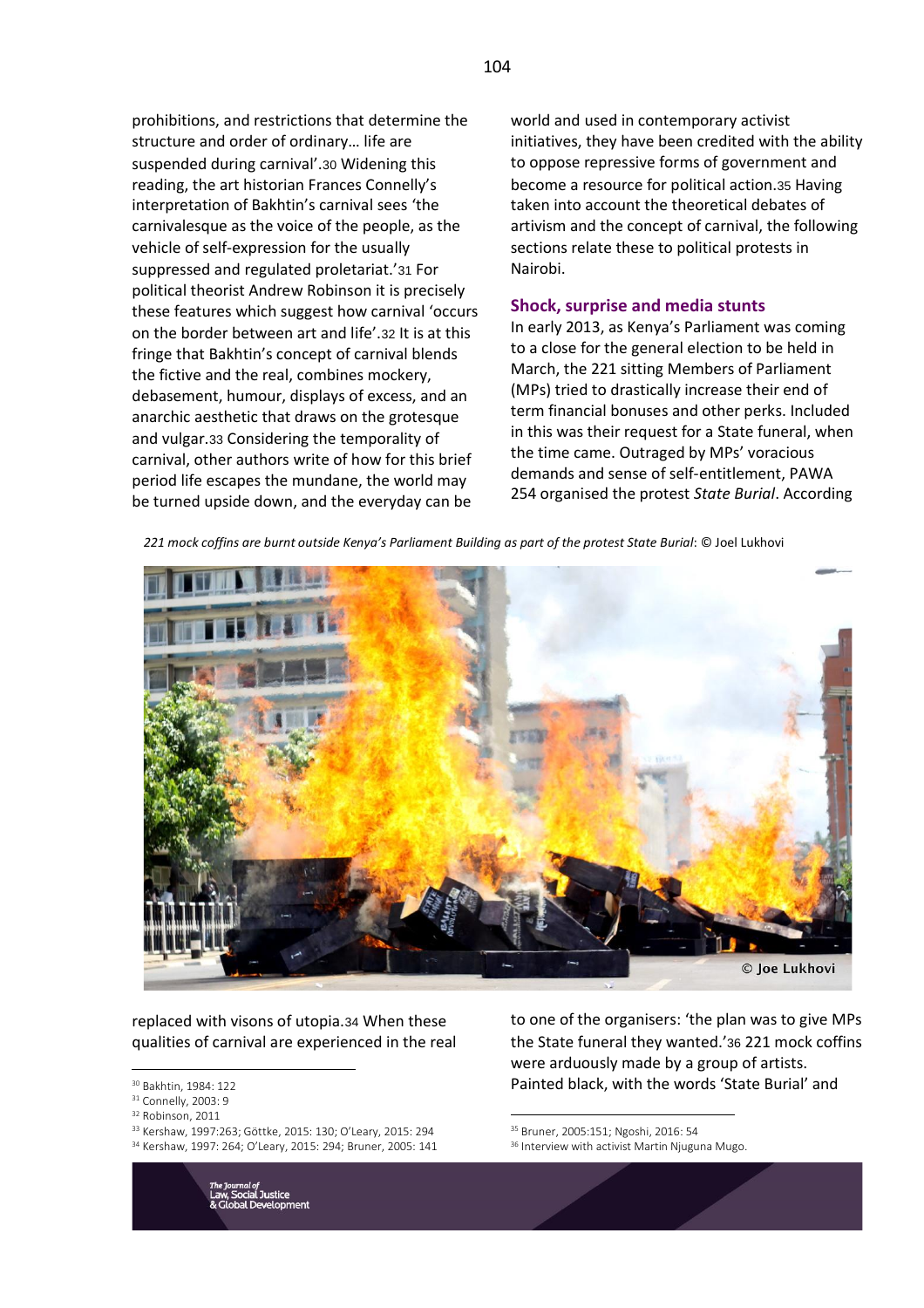'Ballot Revolution' written across them, the coffins were delivered to Uhuru Park on January 16th 2013.

As hundreds of protesters gathered that morning an overt parody of MPs' demands for a State burial began. A satirical funeral service was held and the coffins were carried in a mock procession to Parliament Building — acts that elicited the communal and bonding essence associated to 'African' funerals.37 Akin to aspects of Bakhtin's carnival, this provided new modes of interrelationship between individuals to occur as each coffin was collectively carried due to their size and weight.38 First-hand accounts from participants in *State Burial* suggest these artistic and performative additions embolden the public's participation as they create a carnival atmosphere and involve actions which entice people to come together in the street – effectively acting as a means of mobilisation.

Outside Parliament Building the coffins were piled together, doused with petrol and set ablaze. Just as in carnival, for a brief time, the rules of everyday life had been suspended. Boniface Mwangi says the reason for this act was because 'when you want to clear the field you burn it and then you plant, so this is what we are doing, we are burning it to start afresh with new leaders.' 39 Thus, the huge inferno can be interpreted as a celebration denoting the recurring democratic process of Parliament shutting before an election is held, with the prospect and desire for nonperforming MPs to be replaced. Through artivism the protesters visually projected to those in office (the MPs), and indeed those vying for a position in office, that they (the electorate) hold the power to remove them.

The account projected by *State Burial* countered what was an otherwise impassive public sphere during the election period. A vast peace narrative enveloped public debate which fostered what some academics have termed as 'peaceocracy', because an overwhelming emphasis on peace and stability was to the detriment of the more critical

<sup>37</sup> Mack, 2019

<sup>&</sup>lt;sup>39</sup> Citizen TV, 2013



debates expected in a healthy democracy.40 Artivism's intentional use in *State Burial* was to generate a stunt worthy of the media's attention, thus acting as a means to reinvigorate the public sphere and generate critical debate. Having previously worked for media houses as a photographer Boniface Mwangi understood such dynamics, saying:

"As a photographer, I covered many protests and found them uninspiring. I thought the messages could be presented differently so that the protest gets attention from the media and citizens. I felt that protests ought to be designed to convey the message to as many people as possible with whatever means available. This should include means that shock them if possible, in order to dominate conversations of the day or season with the action and message of the protest."41

The realm of the media and the political are increasingly intertwined and as such Mwangi's emphasis on creating media stunts can become an important part in the realm of politics. In his research on theatricalised forms of protest, the academic Baz Kershaw has alluded to this saying: 'in its desire to capture the high points of the "news" the media may well play into the hands of the people creating the events. The media tend to pick out the performative precisely because the performative stages the dramas that the media consider to be the "news".'42 The media may not see a few hundred people protesting as being a significant enough story to cover; however, the sight of hundreds of coffins set ablaze outside Parliament certainly is. For the authors of artivism's use in protest the element of shock and surprise is paramount. In the case of *State Burial* very few people knew that the coffins would be set alight. It might have been assumed by the majority of the protesters that the coffins would be left outside Parliament Building in a similar manner to an earlier protest organised by PAWA 254, entitled *Love Protest*, which took place seven months before *State Burial*. Evidently, however, this would not have been in line with the flamboyant tactics of Mwangi who says: 'we're

<sup>38</sup> Bakhtin, 1984a: 123

<sup>40</sup> Lynch, Cheeseman & Willis, 2019

<sup>41</sup> Mwangi, 2016: 294

<sup>42</sup> Kershaw, 1997: 260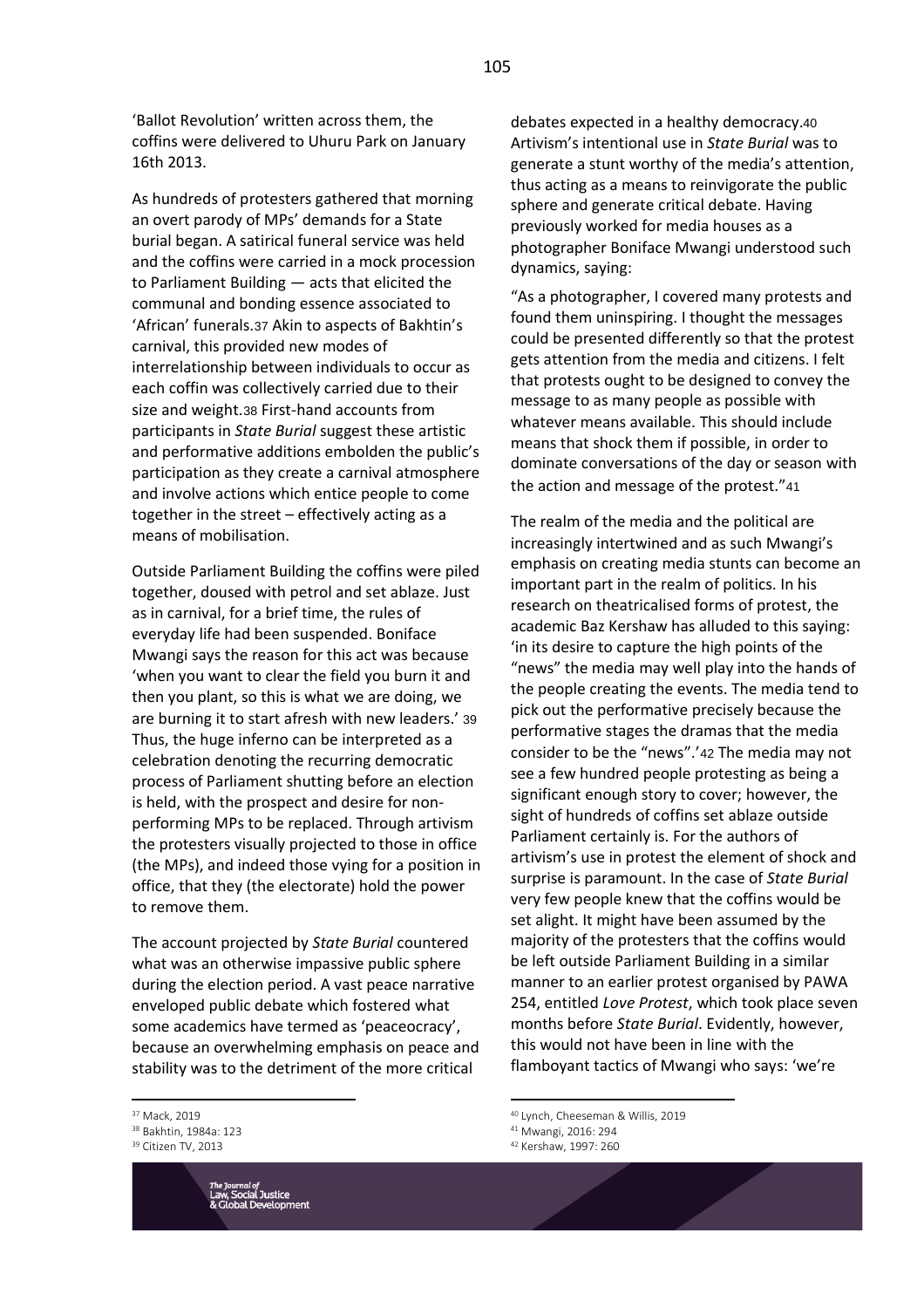not here to soothe your emotions or soothe your ego, or make you feel comfortable. We want our work to make you feel uncomfortable, to do something.'43 Whilst the purpose of such tactics are logical, what will become evident in this article is that at times media stunts produce a volatility of meaning which disrupt the protest's intended message. As a means to begin unravelling why this is so, but to also reveal further possibilities of animating protest through artivism, attention now turns to another demonstration organised by PAWA 254.

# **Vulgar aesthetics and strategies of debasement**

On 14th May 2013, civil society organisations (including PAWA 254) coordinated the protest *Occupy Parliament* – objecting MPs' efforts to increase their £50,000 annual salary. For the everyday Kenyan, this move represented unfathomable greed in a country where average income is below £100 a month. Hundreds attended *Occupy Parliament* which culminated outside Parliament Building. The demonstration then entered a new phase, incorporating grotesque and vulgar aesthetics. Tens of live piglets (dressed in neck ties with the slogan 'MPigs' spray painted across their bellies), a bulky male pig, and a severed pig head took centre stage and litres and litres of rancid, rich, red blood, were emptied onto the street. Describing this approach one artist associated with PAWA 254 asserted: 'the best way to go out there hard is to come up with the most disgusting, the most horrible, shocking, and radical kind of stuff'.44 According to Mwangi, the use of pigs was a means to communicate unequivocally the behaviour of MPs, saying 'we don't want you to start trying to get a meaning, we want to give you the meaning… pigs are greedy, these guys [MPs] are pigs, that's why we give you pigs'.45

There is a rich history of visual artists in Kenya, most notably cartoonists, using anthropomorphism in their work in order to denote the supposed characteristics of MPs. The

<sup>45</sup> Interview with Boniface Mwangi (14/08/2015).



popular cartoonist Gado has for many years denoted MPs as pigs, vultures, fat cats, hyenas and crocodiles. According to Gado, one of the reasons for this approach is that it enables one to attack the political elite, whilst not naming anyone in particular, thus not risking the possibility of becoming embroiled in a libel suit.46 Similarly, in 2012 PAWA 254's initial foray into artivism saw four of Kenya's top graffiti artists depict MPs as vultures – an animal whose unpleasant character is manifest in a life of scavenging, opportunism, and preying on the frail – in a series of illegal murals in downtown Nairobi.47 Occupy Parliament, therefore, can be seen as continuing this approach through employing strategies of debasement and reversal. In his writing on playful political protests, academic Florian Göttke describes such tactics as a means to 'establish a temporal alternative order, bestow[ing] carnival with inherently power-contesting traits'.48 This is evident in Occupy Parliament through MPs being exposed for what protesters see them as  $-$  pigs who wallow self-absorbed in their own blood, piss

If the use of pigs during *Occupy Parliament* is interpreted as an attack on MPs, then this attack is also notable for its decision to partly reject the ambiguity made available in the acts of anthropomorphism discussed above. This is because unlike the piglets who were used as a representation of all MPs, painted across the hog's fat belly were the specific names of three MPs. These three MPs were perceived to be the most vocal supporters of the unconstitutional proposal to disband the Salaries and Remuneration Commission, in an effort to enable the salaries of MPs to be increased. One of those named was Aden Duale (the Majority Leader of the National Assembly) who on his grounds as a Muslim was totally enraged, saying: 'This is an insult and an affront to my religious liberty by associating me with an animal that my religion prohibits.'49 The objection to the pigs, on religious grounds, likely concerned other members of the

and shit which they do in total disregard of the

common citizen.

- <sup>47</sup> Ombati, 2015
- <sup>48</sup> Göttke, 2015: 136
- <sup>49</sup> Mosoku, 2013

<sup>43</sup> Interview with Boniface Mwangi (14/08/2015)

<sup>44</sup> Interview with artist and activist Swift 9 (26/01/2018).

<sup>46</sup> Gado, 2012: 131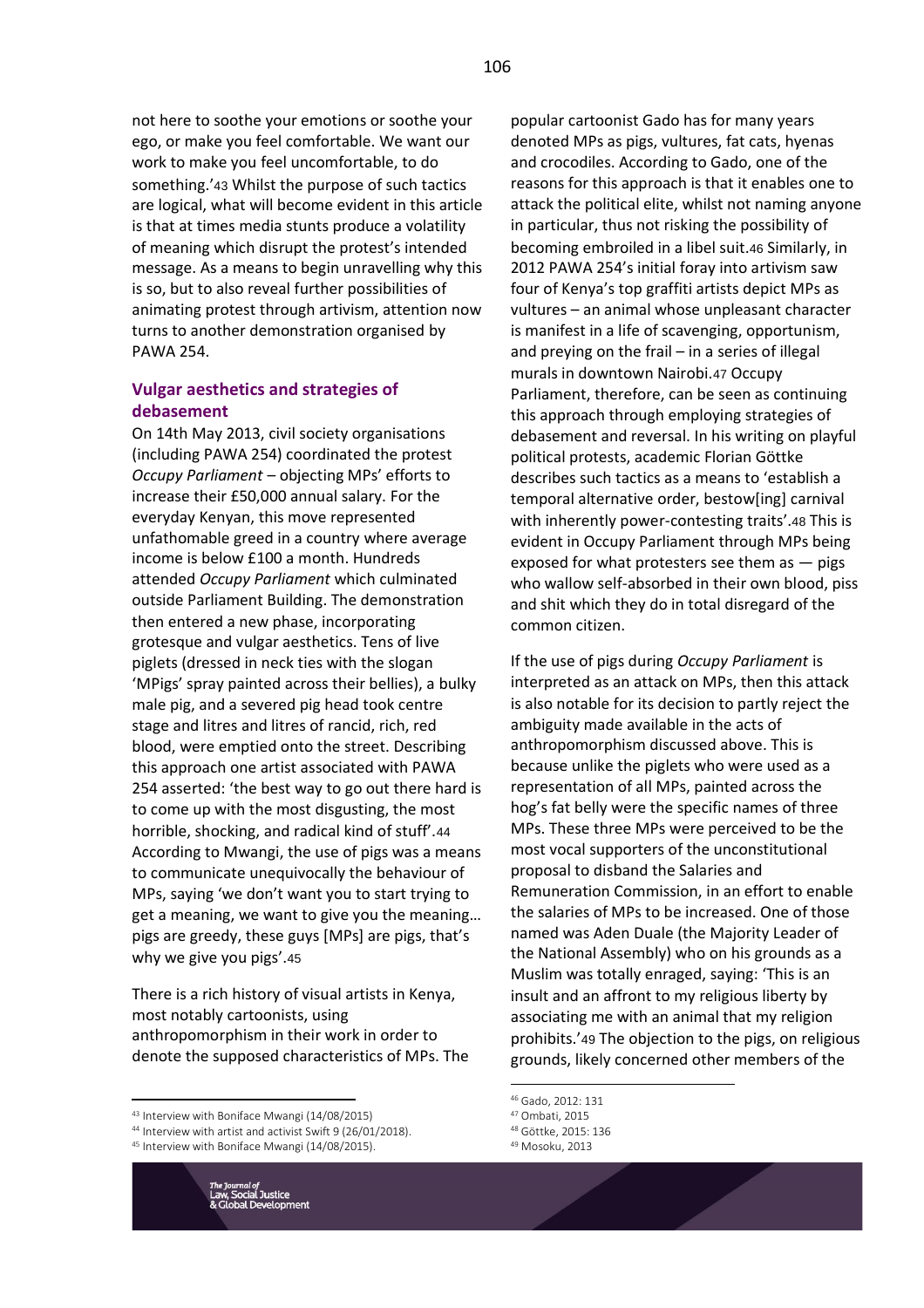Islam religion who constitute 10% of Kenya's population. During the initial planning of this stunt concerns were raised regarding the possibility of pigs causing offence to religious sensitivities. The use of pigs and blood, however, can be read as a tactic employed to create vulgar moments undermining authority, giving marginal subjects some kind of temporary power, through a suspension of ordinary rules and norms regarding what behaviour is acceptable. As one activist recalled: 'Our leaders understand the language of shame. So our artistic impressions have a connotation of shame and anger. Only then will politicians come to their sense and start realising their behaviour is wrong'.50 The tactic of using grotesque aesthetics recalls suggestions in Bakhtin's theory of carnivalesque, that when a kind of symbolic degradation is performed it brings the elevated back down to earth and all that is high, low.51 Such an approach begs asking whether certain strategies of artivism in protests risk alienating people rather than mobilising them to the cause they are fighting for, something which is now considered.

#### **The confines of laughter and mockery**

The social scientist Michael Billig writes of how outwardly mocking the rules and the rulers is a form of 'rebellious humour' that conveys moments of freedom from the restraints of social convention.52 Bakhtin also suggested that laughter was positive, claiming 'seriousness burdens us with hopeless situations, but laughter lifts us above them and delivers us from them. Laughter does not encumber man, it liberates him… laughter only unites; it cannot divide'.53 Although just as laughter, ridicule and humour can bring people together, it can also in the end divide.54 It may even, as Billig asserts, 'help maintain the order that it appears to mock'.55 In *Occupy Parliament*, the representation of MPs as greedy pigs was in some instances laughed at by the powerless at the expense of the powerful. However, when laughter is at the expense of the

- <sup>53</sup> Bakhtin, 1986: 134-5
- <sup>54</sup> Berger, 1997: 57; Leftcourt, 2001: 72



powerless — even if the powerless is a nonhuman entity, which in the case of *Occupy Parliament* was a live pig and piglets— then it is unsurprising that some people found it distasteful. A case in point is that some of the artists who had been at PAWA 254 since its inception, discontinued their work with the organisation citing the extreme tactics of artivism and use of live animals as one of the contributing factors to their decision.

Through its use of artivism *Occupy Parliament* succeeded in creating a media worthy spectacle. The protest was reported on live across news stations in Kenya and received significant coverage from national and international media. *Occupy Parliament* was also enthusiastically spread and magnified by Kenyans on social networking sites.56 Data collected from Twitter using a search of *Occupy Parliament*'s official hashtag reveals the protest was 'tweeted' about over 8,500 times.57 However, many activists bemoaned the media sensationalising the bloody scene of frenzied pigs and their inaccurate reporting of the event. For example, online news reports in Kenya's *The Star* and *Standard*, falsely claimed 'at Parliament buildings, the protesters slaughtered a pig and three piglets',58 and 'Bonnie Mwangi & Co slaughtered pigs outside Parliament on Tuesday morning as an analogy of MPs' greed'.59 No pigs were slaughtered outside Parliament Building that day. As one activist explained: 'the severed pig head symbolised how MPs will feed off anything, even their own kind if it means they can fill their bellies, and the blood represented how the political elite are bleeding Kenyans dry.' 60

An analysis of 29 online national and international news reports concerning *Occupy Parliament* divulges the extent to which this stunt garnered the media's attention. 72% of headlines

<sup>59</sup> Mochama, 2013



<sup>50</sup> Interview with Erick Matsanza (19/10/2017)

<sup>51</sup> Robinson, 2011; O'Leary, 2015: 294

<sup>52</sup> Billig, 2005: 208

<sup>55</sup> Billig, 2005: 200

<sup>56</sup> Mukhongo, 2014: Tully & Ekdale, 2014

<sup>57</sup> Data was collected from Twitter using the search tool, where an 'advance search' was conducted for all Tweets containing the *Occupy Parliament's* official hashtag. The search collected Tweets from a fixed period of 15 days – 7 days before the protest, the day of the protest, and 7 days after the protest.

<sup>58</sup> Wekesa & Were, 2013

<sup>60</sup> Interview with Erick Matsanza (19/10/2017).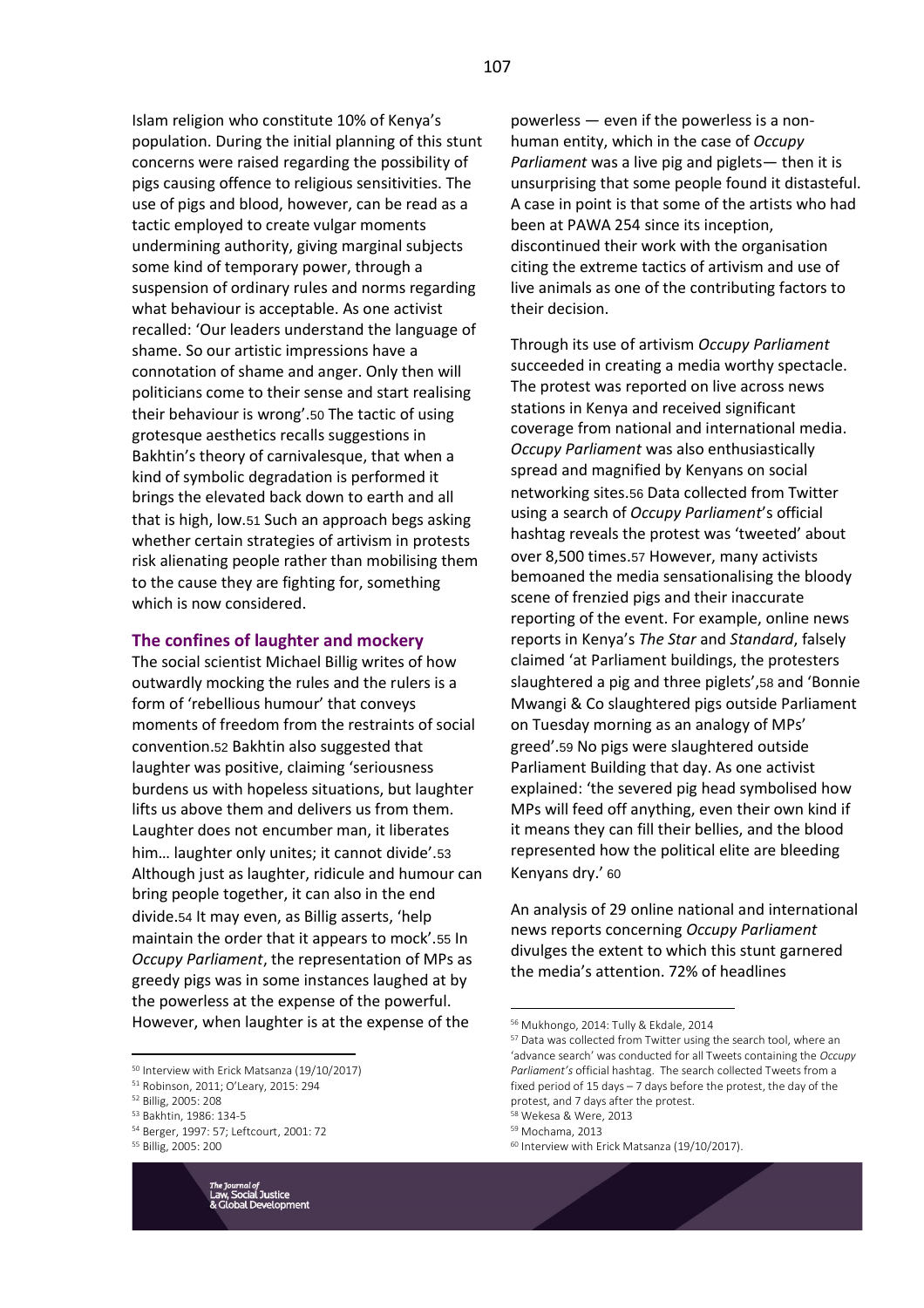mentioning 'pigs' or 'piglets' and of the articles which used imagery 83% exhibited pictures of the bloody pigs. In the main body of text 96% of articles mentioned the use of pigs and why the protest was taking place. Of notice, however, was that 65% of articles discussed in detail the protesters' concerns and reason for demonstrating. That said, approximately 25% of articles criticised (directly or indirectly) the protesters approach and those that did raised issue with the welfare of animals used in the protest.

The metaphor of a pig as an MP was easily understood by the public, however this was distorted through the use of live pigs. In a sense, the authors of this stunt lost control over the relationships between the symbolic and the real because they assumed a transparency that could not be sustained in the face of the contradictions produced by events. Unintended narratives regarding animal rights entered conversations that were planned to be about the greed of MPs. As a result, voices that were critical of the Government were at times deflected by shouts of animal abuse and as a consequence the protesters inadvertently came to be protested against. *Occupy Parliament* therefore raises a number of methodological considerations for artivism's use in carnivalesque protests. As highlighted by Kershaw in his study of dramatised popular protests, the performative always promotes an instability of meaning and as a result 'the significance of the event may thus more easily be turned against the authors'.61

A month after *Occupy Parliament* demonstrators rallied once again in order to show that their disapproval to MPs greed had not waned. The protest, dubbed *Occupy Parliament Reloaded*, was associated with PAWA 254, but this time no live animals were used. Instead a huge effigy of a pig was paraded to Parliament Building where it was theatrically destroyed. Fake bank notes containing imagery of pigs were hurled with small denominations of coins at Parliament in an act mocking how Kenyans are happy to give the greedy MPigs everything they have. In both

*Occupy* protests those taking to the streets never amounted to more than a few hundred, but their presence physically embodied the angst and anger of most Kenyans, whilst the media stunts visually projected to the nation, and indeed the world, the public's outcry. Perhaps an indication to the perceived effectiveness of bringing pigs to Parliament was its mimicking in neighbouring Uganda by the activist group Jobless Brotherhood. However, more so an indication to artivism's potential effectiveness is the fact that following both *Occupy* protests MPs succumbed to public pressure and rescinded their brazen demands for higher pay.

# **State violence and carnivalesque protests**

One ugly element of protest is police violence and intimidation. For example, the authority's response to *Occupy Parliament* was particularly aggressive. The protesters were dispersed with tear gas and water cannon; they were intimidated with police dogs and police horse units; a number of protesters were beaten and arrested. As has been critiqued in carnival theory, after occasions of expressive dissent 'normal social order resumes – therefore reinforcing the dominant order by momentary act of juxtaposition'.62 As a result of restricting civil liberties, the Jubilee Government, led by Uhuru Kenyatta, has been accused of taking Kenya back to the dark days of former President Moi.63 At a protest in 2017, Boniface Mwangi was deliberately shot in the chest at close range with a tear gas canister by a policeman. The irony that the protest was against 'police killing protesters' (and at the time Mwangi was carrying an oversized model bullet with the words 'STOP KILLING US') seems to have been lost on the police. Such tactics, which aim to instil fear amongst those wishing to express dissent against the Government (an imposed form of State censorship), can, I argue, also be viewed as the postcolonial State's moment of violent carnival. In this moment of violent carnival anything goes, police impunity reigns, and vicious displays of the State's power over the citizen is asserted. However, activists also use and at times provoke the State's violent carnival in order to reveal not

<sup>61</sup> Kershaw, 1997: 259



<sup>62</sup> Robinson, 2011 <sup>63</sup> Ghai, 2014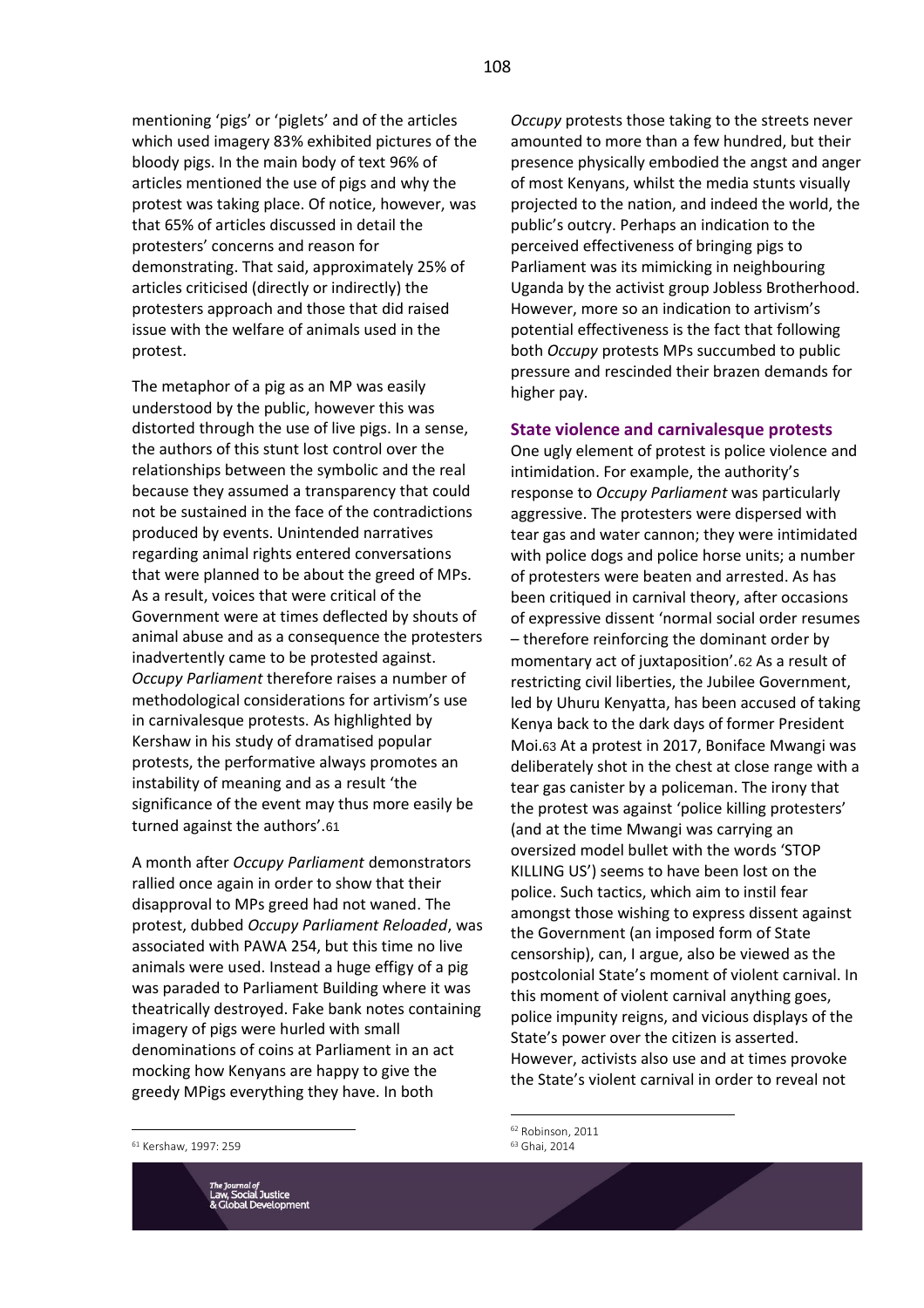only the State's apparent anxiety over opposition and dissent, but also to expose the State's tendency to use violence as a means of exerting authority. A protest employing artivism, which took place on February 13th 2014 and entitled *#FEB13Protest*, illustrates these points.

caused controversy signing into law a draconian media bill then declaring afterwards that newspapers were 'only good for wrapping up meat'.65 This activist went on to say: 'leaders had become reckless in their addresses, so we were like, "ok that's what you think as a leader, that's a kid's way of thinking." It is time we don't have kids

*An activist standing in front of a pig effigy and emptying blood onto the streets during the 'Occupy Parliament Reloaded' protest*: © Phil Hatcher-Moore



Planned months in advance, *#FEB13Protest* was a call to citizens to hold the Government accountable. One of the organisers remarked: 'we felt many issues which led to the 2007/8 postelection violence had not been resolved; we still had impunity, corruption, tribalism, and poverty, so the protest was to remind Kenyans that we hadn't really moved forward'.64 *#FEB13Protest* was part of a larger campaign called *Diaper Mentality* which criticised what it claimed was 50 years of stunted growth as a nation (having gained independence from Britain in 1963). Speaking of this, one activist recalls how Uhuru Kenyatta

leading our nation.' However, just hours before the protest was due to start the Government banned it, accusing the organisers of trying to overthrow them through street protests, with alleged financial support from the United States Agency for International Development. Undeterred, the organisers persisted with their plan and were joined by hundreds of demonstrators. Carried by the protesters were huge baby effigies made of polystyrene and papier mâché, symbolising what they perceived to be Kenyans' immaturity. Also brought along, in a humorous and mocking fashion, were rolls of

<sup>64</sup> Interview with Kimani Nyoike (29/12/2017)

<sup>65</sup> Interview with Erick Matsanza (19/10/2017)

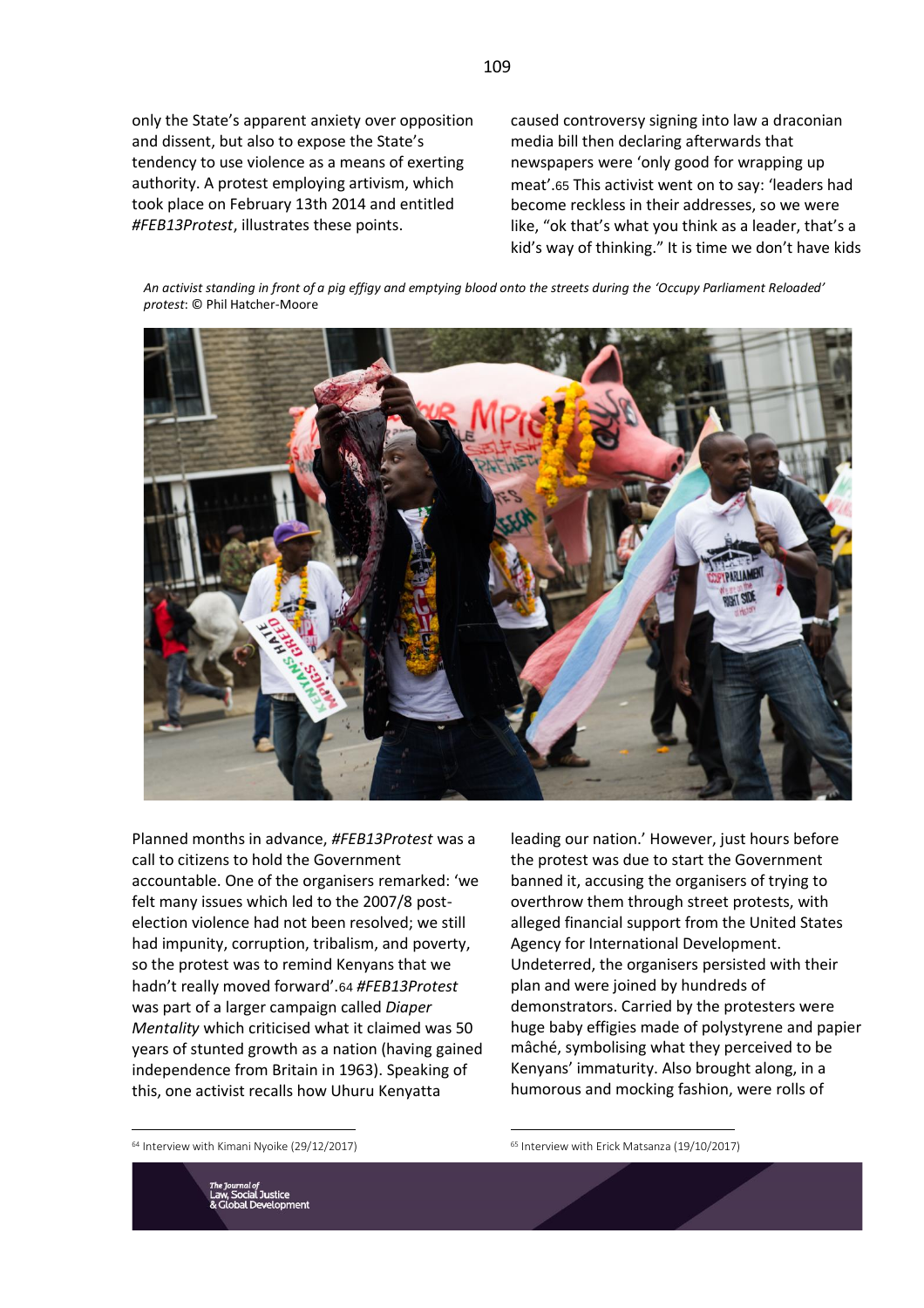toilet paper because, as one activist says, 'we wanted to tell our leaders to stop using diapers and start using toilet paper because when you become an adult this is what you do.'66

The demonstrators never made it to their planned meeting point. Instead they were met by police and anti-riot units who made arrests of four human rights activists whilst also launching a cascade of tear gas forcing the crowd to be dispersed. Speaking to *Voice of Africa* news, Reverend Timothy Njoya said 'we came here to make a statement on the state of the nation. To assess how much we've been able to accomplish, but it seems that the police have made the statement for us, and they've made it very loudly and clearly'.67 This response by the authorities perhaps calculatedly, on the part of the protesters, played into the *Diaper Mentality* narrative. As expected the protesters were unable to complete their demonstration but they were, nevertheless, able to generate a media stunt. Images of the police violently dispersing protesters and then kicking huge baby effigies across the street and rounding them up in the back of their vans spread through social media and news outlets. Additionally, rather than causing activists to lose morale or become consumed with fear, one protester claimed the actions by the State "re-energised people because suddenly the highest security organ in the country got to a point where they felt a mere protest could topple a government. So, we must have been doing something right."68 However, such optimism risks obscuring the State's own violent carnival. Having rebelled and laughed at authority through carnivalesque protest, the demonstrators became all the more aware of the State's power. Clearly, such scenarios reveal complexities regarding relations of power at play between the State and areas of civil society as they both use each other to make, breakdown and then remake narratives of domination, legitimacy and resistance.

#### **Conclusion**

This article has assessed the possibilities to

#### <sup>66</sup> ibid

<sup>67</sup> quoted in Joselow, 2014

<sup>68</sup> Interview with Kimani Nyoike (29/12/2017).



animate twenty-first century protests in Nairobi through artivism. The numerous methods discussed relate to Stephen Duncombe's concept of 'Æffect' – that is the possibilities of artivism generating some form of change, to move the material world and to have an effect; and the potential for artivism to generate affect by moving a person's heart, body, and soul.69 At the right time, in the right context and through appropriate tactics middle class activists in Nairobi are leading the way in using artivism as a creative means of public resistance which can be used in efforts to defend citizens' liberties and personal freedoms. Historically, popular protests in Nairobi have played a significant role in the winning of democratic rights and extending them. As a means of concluding this article it is necessary to reflect on artivism's use in Nairobi's so called third wave of protests and their bearing on democracy and development.

A striking feature of protests animated through artivism is their professionalisation, which relates to recent debates regarding the 'NGO-isation' of social movements.70 The protests discussed above, and indeed other protests associated with PAWA 254, make apparent this professionalisation as they draw support from international donors, elaborately brand their movement through printed T-shirts, banners and placards, are savvy in their use of social media, and pull off ostentatious stunts, which often require considerable resources to stage. Those participating in these protests express them as offering alternative avenues to participate in acts of dissent and civil disobedience; to catalyse unusual cognitive and emotional experiences of activism; to engender cohesion; and to animate protest through characteristics of carnival.

That said, and despite efforts at mobilising the masses on the ground, protests employing artivism in Nairobi cannot point to large numbers of participants or, as of yet, a significant social movement being built. In explaining this, the

110

<sup>69</sup> Duncombe, 2016: 118 <sup>70</sup> Choudry & Kapoor, 2013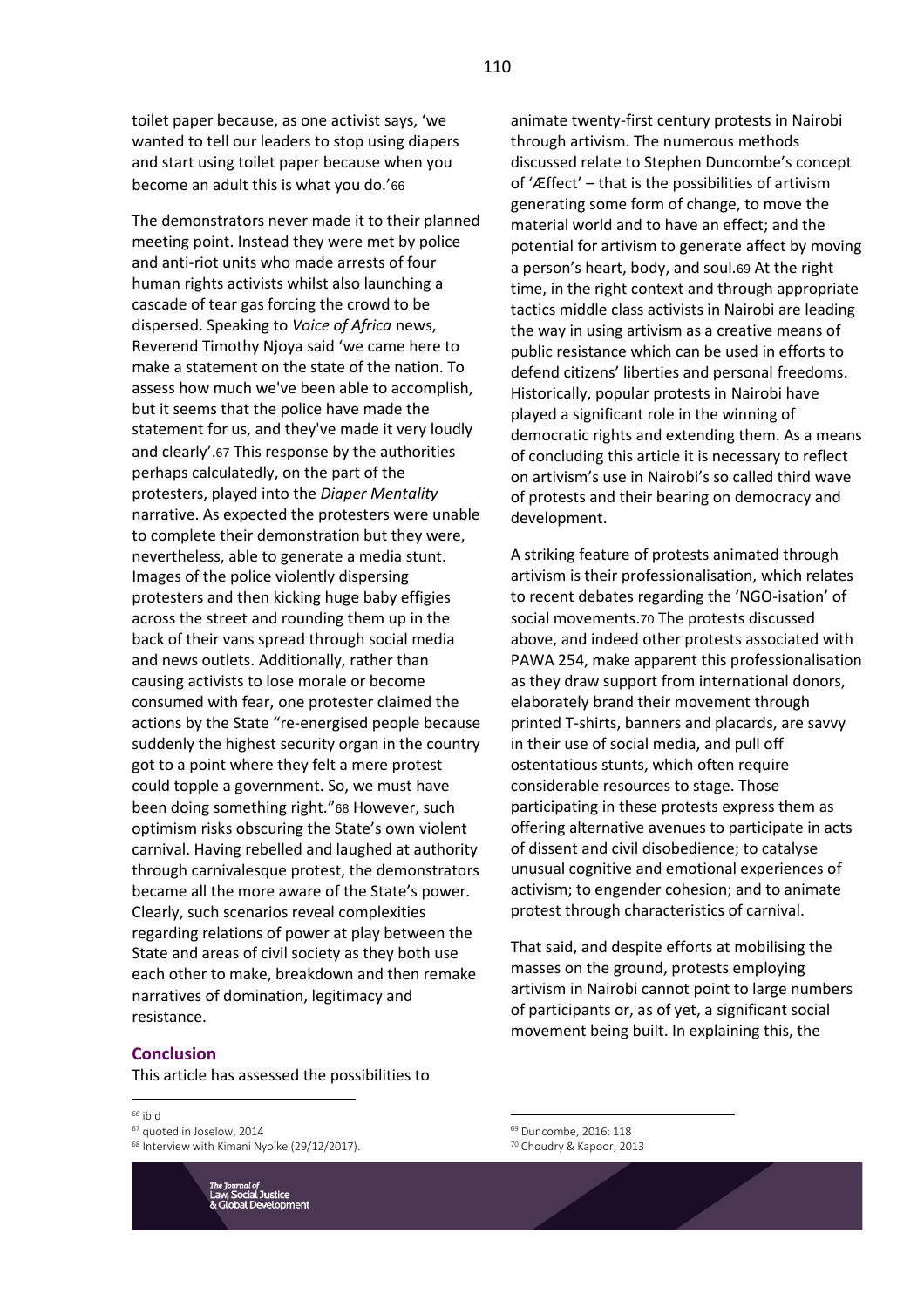'NGO-isation' of social movements employing artivism was one reason frequently cited by previous, and would be, participants of protests in Nairobi. The often vague and/or broad goals of protests, such as demonstrating against corruption and impunity, come across as abstract to the masses because they reflect the language of donors. When more narrowly defined goals and objectives are at the core of protests (such as those made during *Occupy Parliament*) a broader coalition of support across society is evident.

of narratives and discourse about the matters that shape their society.

Additionally, activists suggest that the spectacles created as a consequence of staging mock funerals, creating huge infernos, bringing laughter and vulgarity with pigs in Parliament, or exposing the State's violence with the help of baby effigies, catch the attention of international organisations and foreign governments. Having got their attention activists expect these influential bodies to pressurise the Kenyan Government into making

*Baby effigies used during the '#Feb13Protest' are rounded up and put in the back of a police van*: © Phil Hatcher-Moore



However, the dynamics of protest cannot be gained by counting numbers alone. It is evident protests organised by PAWA 254 are geared towards being media events that use aspects of artivism in order to gain maximum publicity. It was suggested by activists that using the media this way amplifies the protest, and indeed acts as a megaphone for those unable to participate. In doing so, and as a result of entering the public sphere through various domains, the protests are able to include a wider public in their generation

required changes in order to improve the nation's course of development. The extent to which popular protests deploying artivism might contribute to making this happen, however, requires further research. Nevertheless, what this article has made apparent is that the real value of artivism may well exceed its potential in animating street protests and creating new terrains for political engagement. That is because artivism excites political imaginations and consciousness, making possible new visions for a more radical politics and better world to emerge.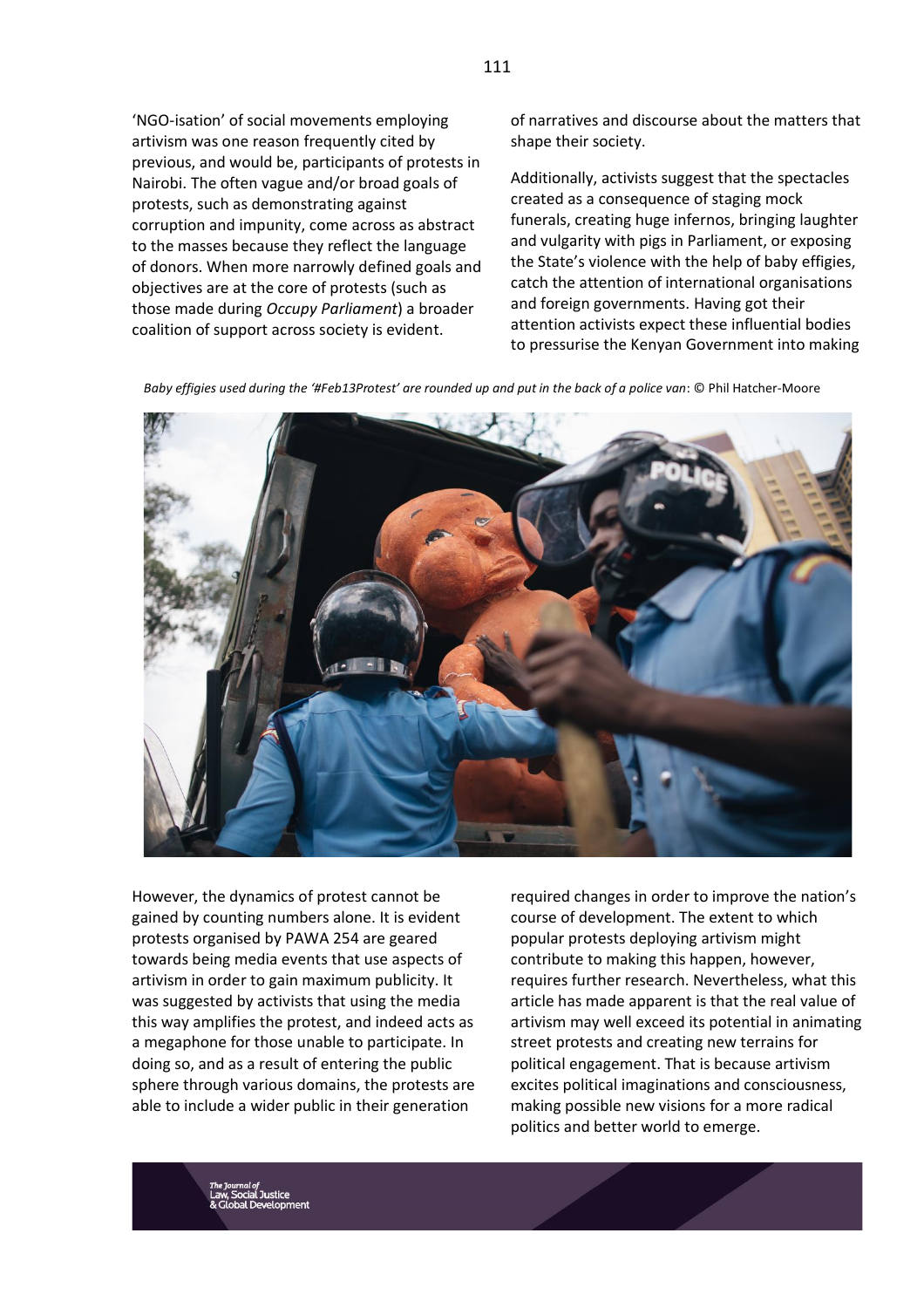# **References and Bibliography**

Agutu, N. (2016) 'Frustrated Uhuru scolds state officials on rampant corruption', *The Star*, available at [https://www.the-star.co.ke/news/2016/10/18/video](https://www.the-star.co.ke/news/2016/10/18/video-frustrated-uhuru-scolds-state-officials-on-rampant-corruption_c1440108)[frustrated-uhuru-scolds-state-officials-on-rampant-](https://www.the-star.co.ke/news/2016/10/18/video-frustrated-uhuru-scolds-state-officials-on-rampant-corruption_c1440108)

[corruption\\_c1440108](https://www.the-star.co.ke/news/2016/10/18/video-frustrated-uhuru-scolds-state-officials-on-rampant-corruption_c1440108)

(accessed 16/08/2018).

Ake, C. (1996) *Democracy and Development in Africa*, Washington, D.C.: The Brookings Institution.

Bakhtin, M. (1984) *Rabelais and His World*,

Bloomington, IN.: Indiana University Press.

Bakhtin, M. M. (1984a/1963) *Problems of Dostoevsky's Poetics* (C. Emerson, Ed., trans.). Minneapolis, MN: University of Minnesota Press.

Bakhtin, M. M. (1986) *Speech Genres and Other Late Essays*, (V. W. McGhee, trans.), Austin: University of Texas Press.

Bala, S. and Zangl, V. (2015) 'Humor's Opponents: Artistic Activism and the Ludic Aesthetic', in Weibel, P. ed. *Global Activism: Art and Conflict in the 21st Century*, Karlsruhe: ZKM, Centre for Art and Media: pp.448-454

Berger, P. L. (1997) *Redeeming Laughter: The Comic Dimension of Human Experience*, Berlin and New York: Walter de Gruyter.

Billig, M. (2005) *Laughter and Ridicule: Towards a Social Critique of Humour*, London and New York: Sage. Branch, A. and Mampilly, Z. (2015) *Africa Uprising: Popular Protest and Political Change*, Zed Books: London.

Bruner, M. L. (2005) 'Carnivalesque Protest and the Humorless State', *Text and Performance Quarterly*, Vol. 25, No. 2: pp. 136–155.

Buser, M., Bonura, C., Fannin, M., and Boyer, K. (2013) 'Cultural activism and the politics of place-making', *City: analysis of urban trends, culture, theory, policy, action*, Vol. 17(5): pp. 606-627.

Choudry, A. and Kapoor, D. (2013) *NGO-ization: Complicity, Contradictions and Prospects*, London: Zed Books.

Citizen TV (2013) 'Protesters Bury Members of Parliament' [Online video news report], 2.14-2.22 minutes, available at

<https://www.youtube.com/watch?v=DD5pHcRaW5g> (accessed 17/08/2018).

CIVICUS (2015) 'Attacks on Civil Society Undermining Democracy and Development in Kenya' Johannesburg, SA.

[https://www.civicus.org/images/Kenya%20Policy%20A](https://www.civicus.org/images/Kenya%20Policy%20Action%20Brief.pdf) [ction%20Brief.pdf](https://www.civicus.org/images/Kenya%20Policy%20Action%20Brief.pdf) (accessed 25/09/2019)

Cohen-Cruz, J. (2002) *An Introduction to Community Art and Activism* (Original CAN/API publication) available at:

[https://library.upei.ca/sites/default/files/an\\_introducti](https://library.upei.ca/sites/default/files/an_introduction_to_community_art_and_activism_cohen_cruz.pdf)

# on to community art and activism cohen cruz.pdf (accessed 25/09/2019).

Connelly, F. (2003) *Modern Art and the Grotesque*, Cambridge Cambridge: University Press. Danto, A. (1991) 'Art for Activism's Sake: The 1991 Whitney Biennial', *The Nation*, (June 3): pp.743-747. Duncombe, S. (2002*) Cultural Resistance Reader*, London: Verso.

Duncombe, S. and Lambert, S. (2013) 'Activist Art: Does it Work?', *Open! Platform for Art, Culture & the Public Domain* (October 1), available at:

[www.onlineopen.org/activist-art-does-it-work](http://www.onlineopen.org/activist-art-does-it-work) (accessed 13/12/2016).

Duncombe, S. (2016) 'Does it Work? The Æffect of Activist Art', *Social research: An International Quarterly*, Vol. 83: No. 1: (Spring): pp.115-134. Gado [Godfrey Mwampembwa] (2012) *Crisis…? What Crisis?!*, Nairobi: Buni Media.

Ghai, Y. P. (2014) 'Battering of the Constitution', *Pambazuka News* (Online article, available at: [https://www.pambazuka.org/governance/battering](https://www.pambazuka.org/governance/battering-constitution)[constitution](https://www.pambazuka.org/governance/battering-constitution) (accessed 11/06/2019).

Göttke, F. (2015) 'Burning Effigies With Bakhtinian Laughter', *European Journal of Humour Research*, Vol 3, No 2/(3): pp. 129 144.

Groys, B. (2014) 'On Art Activis', *e-flux Journal* #56 (June): [http://www.e-flux.com/journal/56/60343/on](http://www.e-flux.com/journal/56/60343/on-art-activism/)[art-activism/](http://www.e-flux.com/journal/56/60343/on-art-activism/) (accessed 29/06/2019).

Harold, C. (2007) 'Pranking rhetoric: "culture jamming" as media activism', *Critical Studies in Media Communication*, Vol. 21, No. 3,: pp.189-211.

Jordan, J. (2016) '03 Artivism—Injecting Imagination into Degrowth', *Degrowth in Bewegung* (en): pp.1-9,

available a[t https://www.degrowth.info/wp](https://www.degrowth.info/wp-content/uploads/2016/07/DIM_Artivism.pdf)[content/uploads/2016/07/DIM\\_Artivism.pdf](https://www.degrowth.info/wp-content/uploads/2016/07/DIM_Artivism.pdf) (accessed 29/06/2019)

Joselow, G. (2014) 'Kenya Police Break Up Protest, Accuse US of Funding Activists', *VOA news*,

[https://www.voanews.com/africa/kenya-police-break](https://www.voanews.com/africa/kenya-police-break-protest-accuse-us-funding-activists)[protest-accuse-us-funding-activists](https://www.voanews.com/africa/kenya-police-break-protest-accuse-us-funding-activists) (accessed 11/06/2019).

Kershaw, B. (1997) 'Fighting in the Streets: Dramaturgies of Popular Protest, 1968-1989', *New Theatre Quarterly*, Vol. 13, No. 51 (August): pp. 255- 276.

Leftcourt, H. M. (2001) *Humour: the Psychology of Living Buoyantly*, New York: Kluwer Academic/ Plenum. Lynch, G., Cheeseman, N., and Willis, J. (2019) 'From peace campaigns to peaceocracy: Elections, order and authority in Africa', *African Affairs*, Vol. 118, No. 473: pp. 603-627.

Mack, J. (2019) *The Artfulness of Death in Africa*, London: Reaktion Books.

Maupeu, H. (2010) 'Political activism in Nairobi', in Charton-Bigot, H. and Rodriguez-Torres, D. ed., *Nairobi*